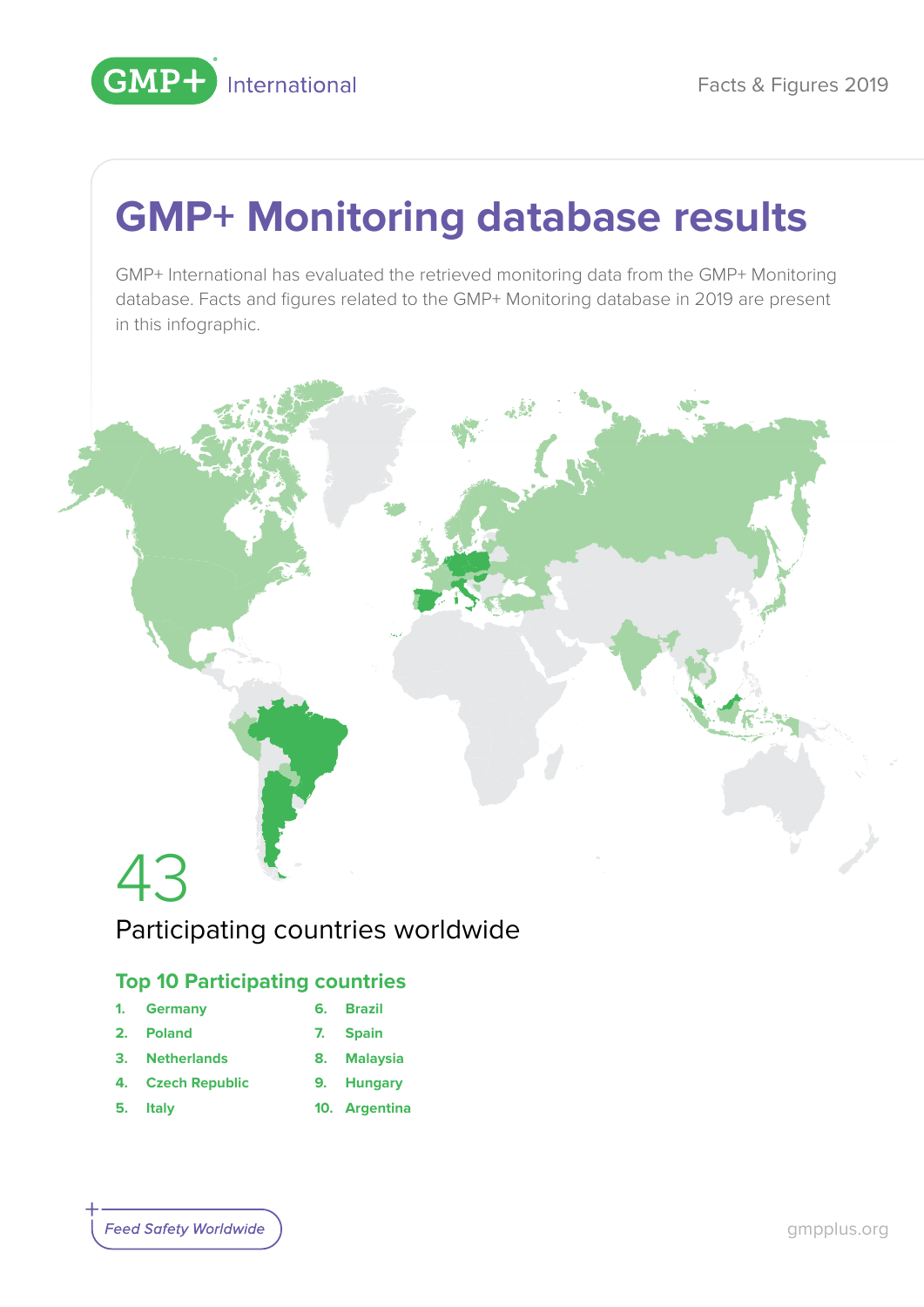### Facts & Figures 2019

**Aflatoxin B1 Dioxins and Dioxin-like PCBs Heavy metals Prohibited animal protein**

**Microbiological hazards**

#### **Aflatoxin B1**

**Analyses: 1147 Exceedings: 0**

#### **Heavy met**

#### **Dioxins and dioxin-like PCBs**

**Analyses: 3383 Exceedings: 7**

**Dioxin:** 1 Fish oil;

 $\Omega$ 

Analyses: **Exceedings: 3**

1 Acid oil mixture from chemical refining of various vegetable oils

**Dioxin and Dioxin-like PCBs:** 1 Calcareous marine shells;

**Dioxin-like PCBs:**

- **Analyses:**
- **Exceedings: 0**
- **Lead:**
- Analyses:
- **Exceedings: 1**
- 1 Fish oil
- **Prohibited protein**
- **Analyses: Exceedings: 0**

**Feed Safety Worldwide** 

**Non-dioxin-like PCBs:** 1 Calcium sulphate dihydrate

1 Dicalcium phosphate 1 Carob pods powder 1 Complementary feed

**Arsenic:** Analyses: **Exceedings: 1** 1 Fish oil

**Analyses:** Exceedings:

#### 1 Monocalcium

#### **Cadmium:**

**Mercury:**

| als:      | <b>Microbiological hazards</b> |                                                          |                               |  |
|-----------|--------------------------------|----------------------------------------------------------|-------------------------------|--|
| 4007      |                                | <b>Analyses:</b>                                         | 15290                         |  |
| 3         |                                | <b>Exceedings:</b>                                       | 66                            |  |
|           |                                |                                                          |                               |  |
|           | Salmonella:                    |                                                          |                               |  |
| 1147      |                                | Analyses:                                                | 14558                         |  |
| 1         | Exceedings:                    |                                                          | 66                            |  |
|           | 1                              | Cattle feed                                              |                               |  |
|           | 5                              | Cattle; dairy feed                                       |                               |  |
| 894       | 1                              | Pig feed; piglet                                         |                               |  |
| 1         | 1                              | Sheep feed; lamb                                         |                               |  |
| phosphate | 1                              | Poultry feed; broiler                                    |                               |  |
|           | 1                              |                                                          | Poultry feed; rearing general |  |
| 1125      | 1                              | Poultry feed; rearing breeding                           |                               |  |
| 0         | 2                              | Poultry feed; general<br>Poultry feed; layig hens (incl. |                               |  |
|           | 30                             |                                                          |                               |  |
| 841       |                                | rearing)                                                 |                               |  |
| 1         | 1                              | Maize meal<br>Maize gluten                               |                               |  |
|           | 1                              |                                                          |                               |  |
|           | 1                              | Rice bran                                                |                               |  |
| animal    | 4                              | Palm kernel meal                                         |                               |  |
|           | 3                              | Soya bean hulls                                          |                               |  |
| 219       | 11                             | Soya (bean) meal                                         |                               |  |
| O         | 2                              |                                                          | Sunflower seed expeller       |  |
|           | <b>Enterobacteriaceae</b>      |                                                          |                               |  |
|           |                                | Analyses:<br>732                                         |                               |  |
|           | Exceedings:<br>0               |                                                          |                               |  |

In the GMP+ Monitoring database, you can directly share monitoring results of your feed with your customers in the chain.

911 Users

# 44,298

28,936

**Shared results**

65.32%

**Sharing rate**



Number of GMP+ Monitoring database users Total number of entered and shared samples

Results



Entered samples

. . . . . . . . . .

Shared samples

### **GMP+ Monitoring database results Analyses results**

### Benefits GMP+ Monitoring database

**1. Access to data from the global GMP+ Community** 

 Since 2013, GMP+ certified companies all over the world shared approximately 163,000 results in the GMP+ Monitoring database.

**2. Quickly find relevant undesirable substances** 

 The 'Reports' function enables you to quickly have an overview of the most relevant undesirable substances in your feed which are (anonymously) shared by the GMP+ Community.

#### **3. Your input will positively affect your business**

 Shared analysis results are used for updates of the GMP+ monitoring protocols. For example, retrieved data are periodically used to evaluate the Aflatoxin protocol.

**4. Easy sharing of monitoring data with your customers**

*"We benefit" by the shared data from the Community, and we are also sharing our data to benefit the community. It's all about our collective interest: feed safety."*